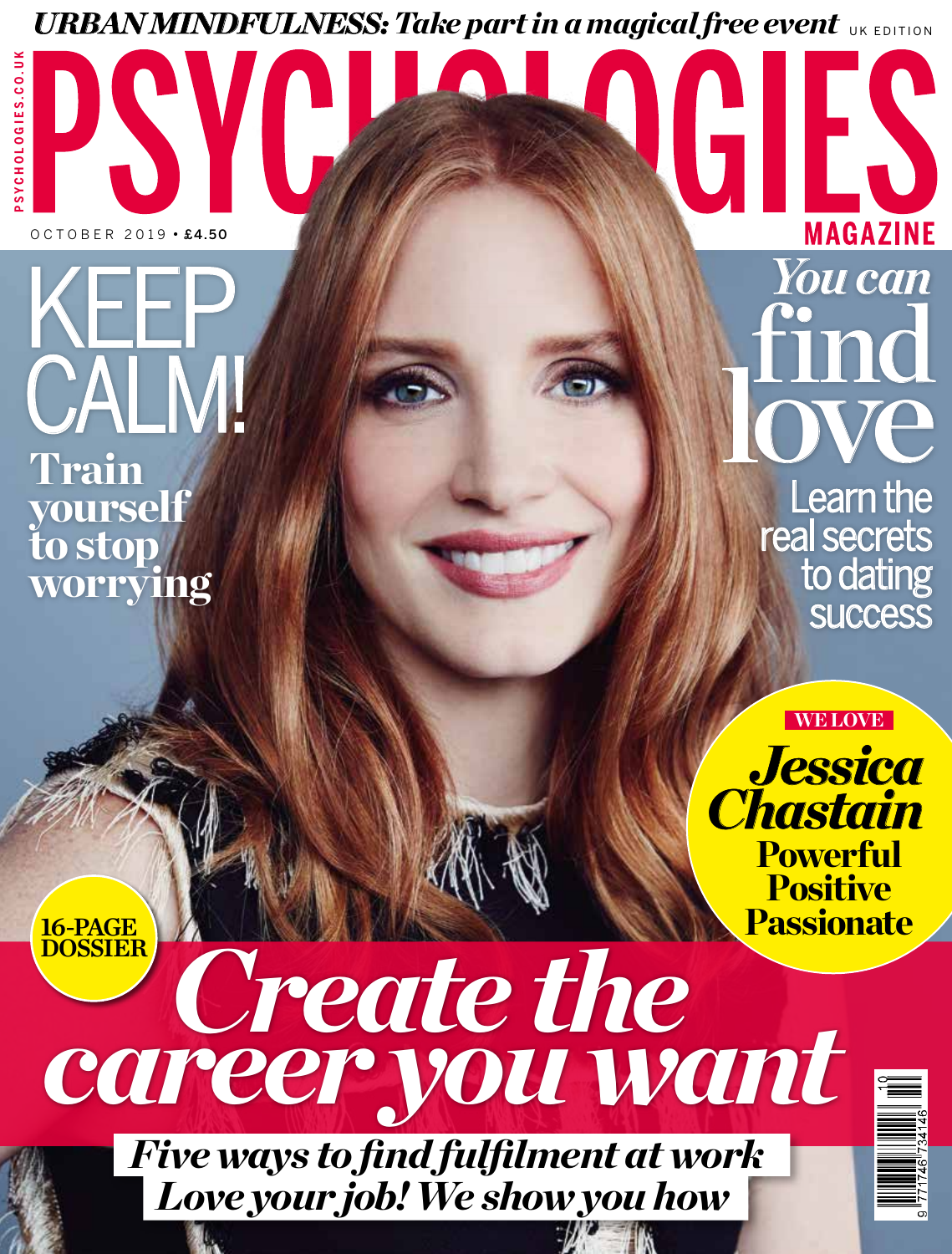# **Alone at last**

Having had children young, Vee Sey finds herself living on her own for the first time – and feeling bereft. Could an art therapy retreat help her start the next chapter of her life?

he sun is sinking on<br>
Saturday and I'm having<br>
cup of tea in the garden.<br>
My lobelia plantlings ar<br>
snug in their pots, new glass baubles Saturday and I'm having a cup of tea in the garden. My lobelia plantlings are are dangling from the freshly pruned holly tree and the windowsills are free of cobwebs. I've made butternut squash and apple soup for supper, but it's too early to eat, and my body hurts from running and yoga.

'Come on, Magic,' I say to our little black cat, 'let's put the telly on.'

### Stuck in a lonely limbo

Here I am, aged 48 – too young to be old and too old to be young – on my own after waving goodbye to my precious daughter who has moved away to university, hot on the heels of my firstborn son. My heart is heavy and, when I am not exhausting myself working furiously or exercising, I feel rudderless and lonely. A bubble of sadness hovers over every day. I'm grieving but no one has died.

Still, I am intrigued when the opportunity arises to explore this uncomfortable transition in my life through art therapy. Could this significant part of my past help me move forward? Art therapy, explain Penelope Orfanoudaki and Romny Vandoros, who run Artful Retreats over long weekends in Crete, is not about being a latent Picasso – it's about using the mindful, painstaking attention of creating art as a therapeutic process. I set off, anxious about my lack of artistic nous. But my fears are dispelled when I meet the rest of the group in extistic nous. But my fears are dispelled<br>
when I meet the rest of the group in<br>
exquisite surroundings – a diverse >>>



I became a mother at 21, having left my family home to marry my teenage love. No surprise, I craved adventure, so we

emigrated from South Africa with our five-year-old boy for uncharted shores. My daughter was born in the UK and I put down roots, which burrowed deeper and deeper as the children started school, established lives and we caught a glimpse of their shimmering futures. Proud and protective, my existence was so wrapped up in theirs, it never occurred to me that parents die, relationships end, beloved sisters, still living in Cape Town, won't be joining me for ice cream on seaside jaunts, and children… well, children grow up and leave.

"I've not drawn so<br>much as a stick figure much as a stick figure since my divorce 11 years ago, and that was the most uninspired still life you could imagine

When I was a younger woman, like

my daughter is now, my ambition was to be an artist – but alas, mouths to feed, so I settled on writer, which segued into journalist, and art fell by the wayside. I have not drawn so much as a stick figure since my divorce 11 years ago, and that was the most uninspired still life you could imagine, scratched in budget pastels, which I stuck in a fancy frame as a rebellious exclamation: 'This is me – I'm still here and I don't need you, dude!'

#### The artist's way